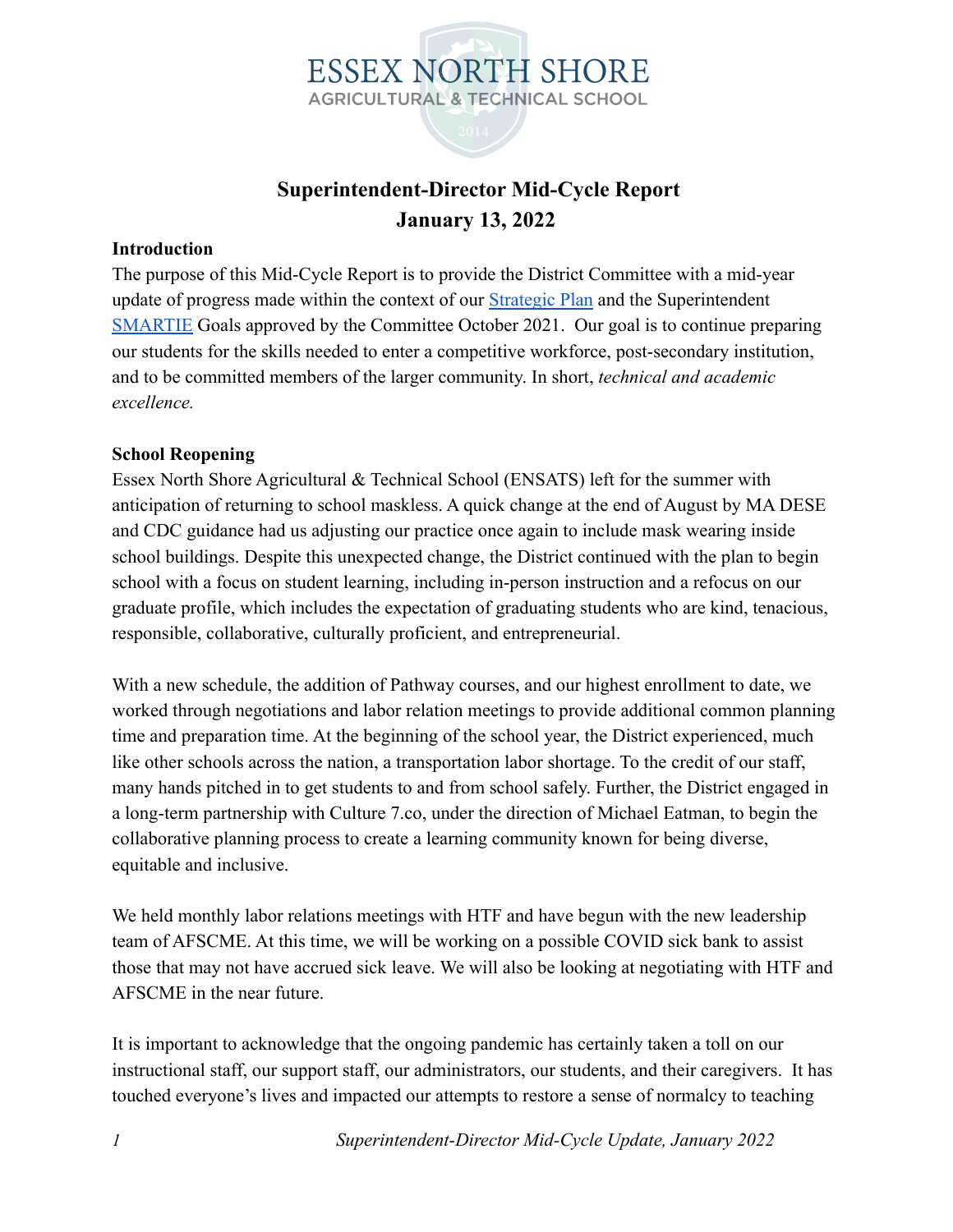and learning. Recognizing the work that is needed to move beyond the pandemic and to develop strategies and practices that will bring a positive school climate, I have created a culture goal to begin to address the significant challenges our school and district have encountered. This work has just begun, and we anticipate that true change will continue to require a commitment from *all* stakeholders.

#### **Focus on a Positive and Inclusive School Culture**

My first goal is to promote a positive and inclusive school **culture** beginning with engaging the leadership team, our labor unions, including Hathorne Teachers Federation and AFSCME, those nonunion and contractual employees who are unrepresented, along with staff, students, and families in the many ways in which we can work to build this culture together.

This work began in the summer when we selected our consulting relationship with Michael Eatman of Culture 7.co. Michael presented at our annual Leadership Institute and during our opening week professional development to help us bring issues of **diversity, equity, and inclusion** into greater focus within our learning community. Since the school year began, Michael Eatman helped us to shift to a more fine-tuned measure of school culture, and we paused the Panorama survey. Working with [SixSeconds](https://www.6seconds.org/) and [Culture 7.co,](http://culture7.co/) we are creating a "Vital Signs" survey that will be distributed to various school community groups. Work will begin with the newly formed Culture Action Team in the near future and the survey will be administered later this winter.

We have participated in a number of [professional learning](https://docs.google.com/document/d/1U-vNWOoEz3U7ruIEtTYfyCE8g8HUBVig1in-tLm9-7Q/edit?usp=sharing) sessions, the first being from the Massachusetts Department of Elementary and Secondary Education, working with school districts to practice "Equitable Recruitment" for our Human Resources and Teacher Induction staff. We also participated in a training offered by [MASS REDI,](https://www.massupt.org/redi/) this is from the Massachusetts Association of School Superintendents focusing on Racial, Equity, Diversity, and Inclusion, so that ENSATS can develop a long-term plan for anti-racist, inclusive practices. We also recalibrated our interview process for staff here at school to ensure that there is always a two-tiered process for hiring that ensures and applies an equitable lens.

We renewed our commitment to Diversity Equity and Inclusion by creating a new DEI team, comprised of former members who helped lead our school culture work last year and new members who are passionate about helping our staff and students to become more culturally proficient and follow inclusive practices. Within the DEI team, there are four coordinators who have begun to lead the work necessary toward an inclusive school model. This team has met with Michael Eatman and Culture7 and will continue to assist in professional learning opportunities. Again, time will be needed.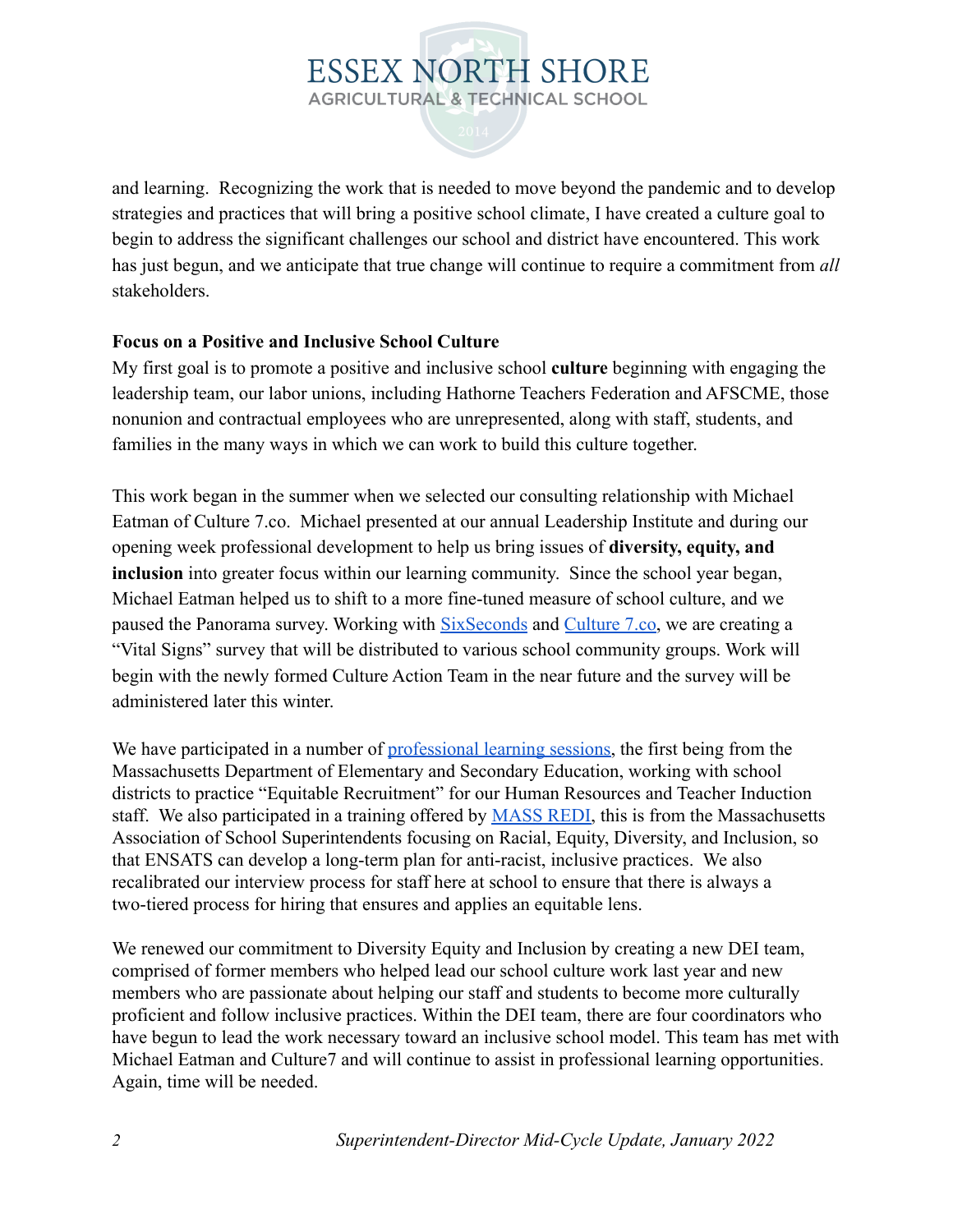The Admissions Subcommittee met regularly this year to review our recruitment and admissions practices. Our admissions outreach this year involved 16 middle school presentations, an expansion of our Gateway program to additional districts, and the use of our Bilingual Family Liaison to conduct follow-up communications with applicants' families who speak a language other than English at home.

The Commonwealth approved new regulations for admissions to vocational schools across the state. Working with the admissions subcommittee, a core group of stakeholders, and MAVA, the District created a new [Admissions Policy](https://essexnorthshore.org/admissions/policy/) that is inline with the state regulations. To date, we will be interviewing over 1500 applicants for 450 spots.

In addition, over the summer, we sent a team of stakeholders to attend the [National School](https://schoolsafety911.org/) [Safety Advocacy Council Conference.](https://schoolsafety911.org/) At this conference they learned the latest innovative approaches to school safety and technology. We also expanded staffing of our Wellness classes to promote healthy living choices for our students.

We re-established our Student Leadership groups to add student voice to our school culture planning process. Our DEI Coordinators, a leadership group from the DEI Team, are working with a core group of student leaders to address and plan for peer mediation, mental health programming and support systems. We also formed a Reopening Action Team to help us navigate the post-surge world of lifting the mask mandate in school for vaccinated students and staff. DESE just announced two days ago that they were extending the mask mandate in public schools through February 28th, so our plan is to be ready if and when the mandate before is lifted.

We rebooted our Professional Learning Action Team to help us access staff input in the ongoing professional development process. This team meets monthly, surveyed staff about professional development needs, and will create a professional development plan. We also continue our practice of distributing leadership to any faculty member seeking to acquire new licenses as administrators.

We offered our annual Skillful Teacher training for new teachers within their first three years. We also held for the first time a Skillful Leader course with Deb Reed of [Research for Better](https://www.rbteach.com/) [Teaching,](https://www.rbteach.com/) a leader in instructional practice. Several teachers have also completed the OSHA train-the-trainer class.

We held school-wide assemblies in January to remind students of our Graduate Profile and to reboot our behavior expectations including racist comments, social media posts, homophobic comments, and overall respect for self and others.

*3 Superintendent-Director Mid-Cycle Update, January 2022*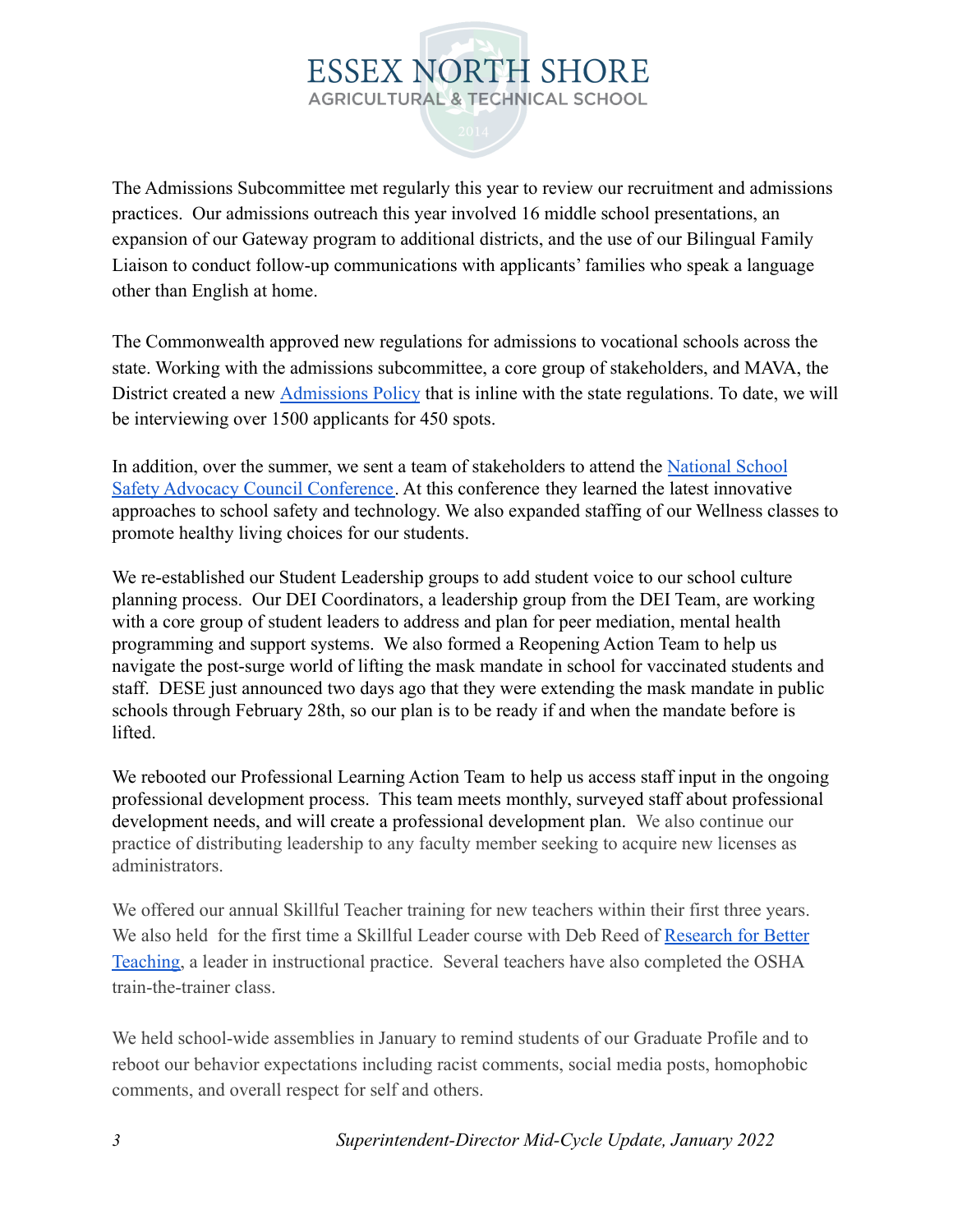

Our leadership team read and made connections to our learning community using the book: *[Change](https://www.kotterinc.com/book/change/), How Organizations Achieve Hard-to-Imagine Results Despite Uncertain and Volatile Times.*

We changed our Teacher Focus Elements for our Educator Evaluation process to include two Elements related to equitable practice in the classroom.

To meet the 80% vaccination rate for the state, we coordinated multiple clinics including a flu clinic. Over 310 participants have taken advantage of these clinics.

#### **Focus on Content-Specific Skills through Pathways**

My second goal involves engaging all stakeholders in offering students meaningful career and academic pathways through supporting content-specific skills acquisition, common assessments, and [CTE Pathways coursework.](https://docs.google.com/document/d/1rb7SRPmmIZwgcBfLBsrG5VL_CeRW3uF5bP06fnbAhcA/edit)

The addition of new CTE Pathways courses are now offered to students in grades 9-12 for the first time ever at Essex Tech. These Pathways courses are intended to provide students with additional learning time to further develop their career content-specific skills. Each Pathways course represents a progression from core career skills, spanning presentation and technology in grade 9 and civics and personal finance in grade 10. In grades 11 and 12 these Pathways courses become CTE-cluster specific, delving into the Common Strands of the *[Vocational Technical](https://www.doe.mass.edu/ccte/cvte/frameworks/default.html) [Education Frameworks](https://www.doe.mass.edu/ccte/cvte/frameworks/default.html)*. Furthermore, students receive foreign language in Grade 9 and 10 which exceeds the state requirement for vocational school. These courses ultimately represent opportunity and access for all students as they prepare for the future workforce upon graduation. As a reminder in order to make this happen, administrators spent three years working with teachers to develop a new schedule that allowed for these additional blocks for both Pathways and Theory coursework.

Early last month through the Massachusetts Treasurer's Office of Economic Empowerment and in partnership with [Institution for Savings,](https://www.institutionforsavings.com/) we hosted a Credit For Life Fair in our gymnasium to strengthen financial literacy. This Fair was well attended and allowed our enthusiastic seniors an opportunity to connect with professionals who came to Essex Tech to share their wisdom about the skills necessary to navigate the complex world of personal finance.

To promote the mission of Essex Tech to the broader community we hosted for the first time in two years an in-person [Open House](https://drive.google.com/file/d/1qgYSW6kHij8D0xvD8sYqdyNoxkClmzFo/view?usp=sharing) on Saturday, November 20th. We had approximately 2500 parents and their children pre-register and come to school to us in two ticketed events that allowed future students access while we maintained social distance for one of our first "live" community events at school since March of 2020.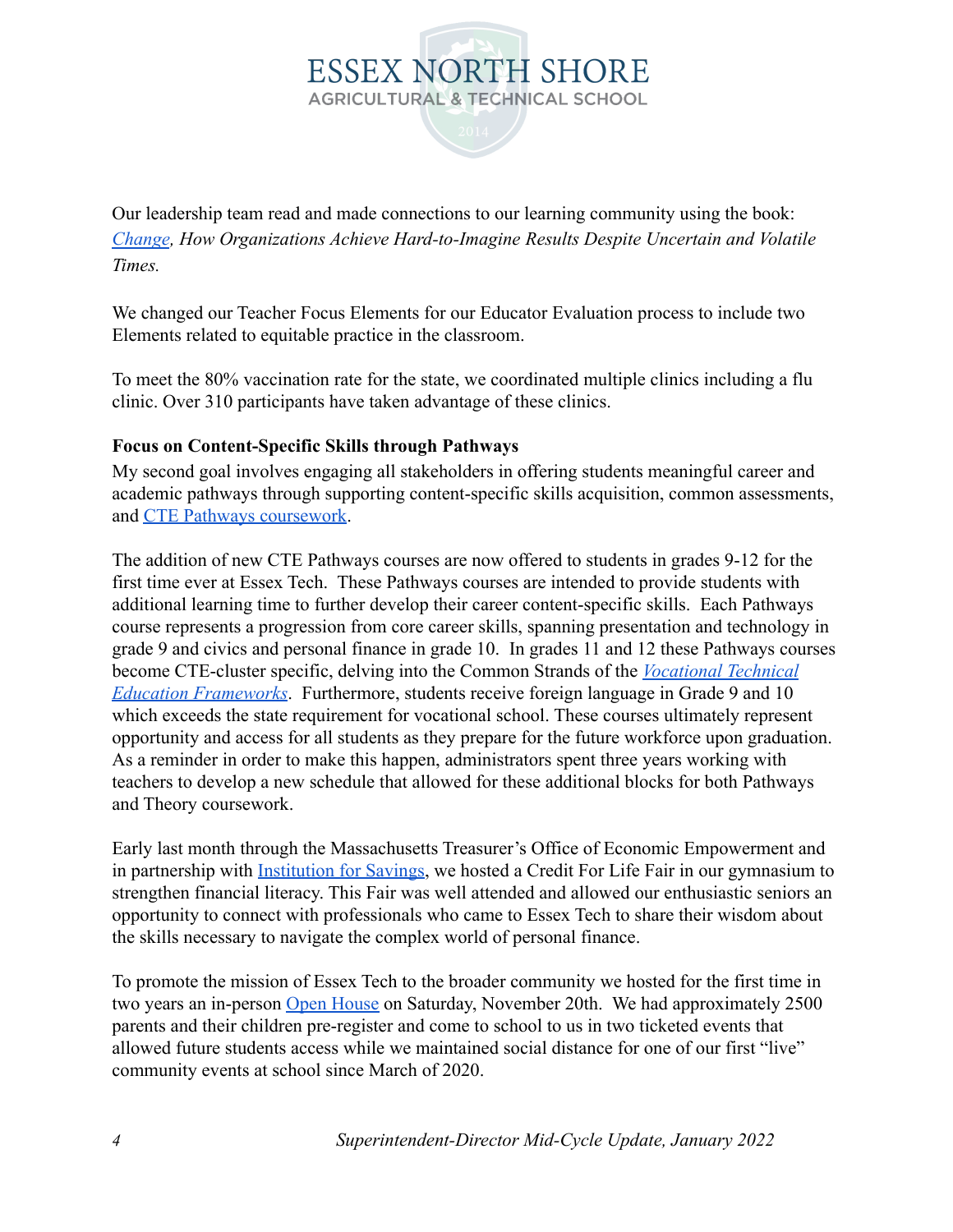The Cooperative Education department has been busy in coordinating students to return to work placements. To date, we have 126 seniors placed and another 22 juniors who will be placed in the near future. This is up from 82 seniors and 13 juniors at this time last year.

This year to help with student access, we gave admissions presentations to sixteen middle schools, including our two Gateway communities. We hired our first Bilingual Family Liaison to assist us with our admissions outreach efforts for students whose first language at home is not English. We also established protocols for coordinating targeted English Learner recruitment. We also created promotional materials about our school and its mission in multiple languages. Additionally, we expanded our After Dark offering access at Essex Tech for students from the communities of Marblehead and Swampscott.

For professional development and our standing commitment to deeper learning, we continue to expand our Integration Learning offerings to students with our seasonal, grant-funded academies after school, on weekends, and over school vacations. We added Common Planning Time to teacher's schedules to facilitate our special education co-teaching model and allow teachers additional time to work together on their shared curriculum co-planning.

We continue to expand Dual Enrollment and Early College access. We added to grade 11 this year two sections of Speech 101 and Composition 101 *in addition to* the grade 10 Understanding Higher Education course now in its second year. Currently, there are 51 students enrolled in Early College classes. We have also been invited to be part of a DESE-sponsored Early College Work Group in the hope one day that DESE grants us Early College designation. We also continue to participate in the DESE sessions related to Early College that they have been holding for those school districts seeking designation. Just this week, we submitted our application for further consideration of courses.

We continue to develop as a data-driven learning community. Teachers meet monthly in Professional Learning Communities to analyze data from common assessments, statewide testing data, and other related student learning indicators and adjust practice when needed. We adopted this year a data-tracking program called [Performance](https://www.powerschool.com/solutions/performance-matters/) Matters designed to help us monitor multiple student data points on a real-time basis. We are administering to all students midyear MCAS-released common assessments in English, Mathematics, and Biology to track student learning progress in grades 9 and 10 in acquiring standards-based content and skills. Through these data practices, we are seeking external verification of student learning.

This is the second year of our District Data Team meeting to identify key data points that help us to monitor and intervene when we see any concerning student data trends. We have created an

*5 Superintendent-Director Mid-Cycle Update, January 2022*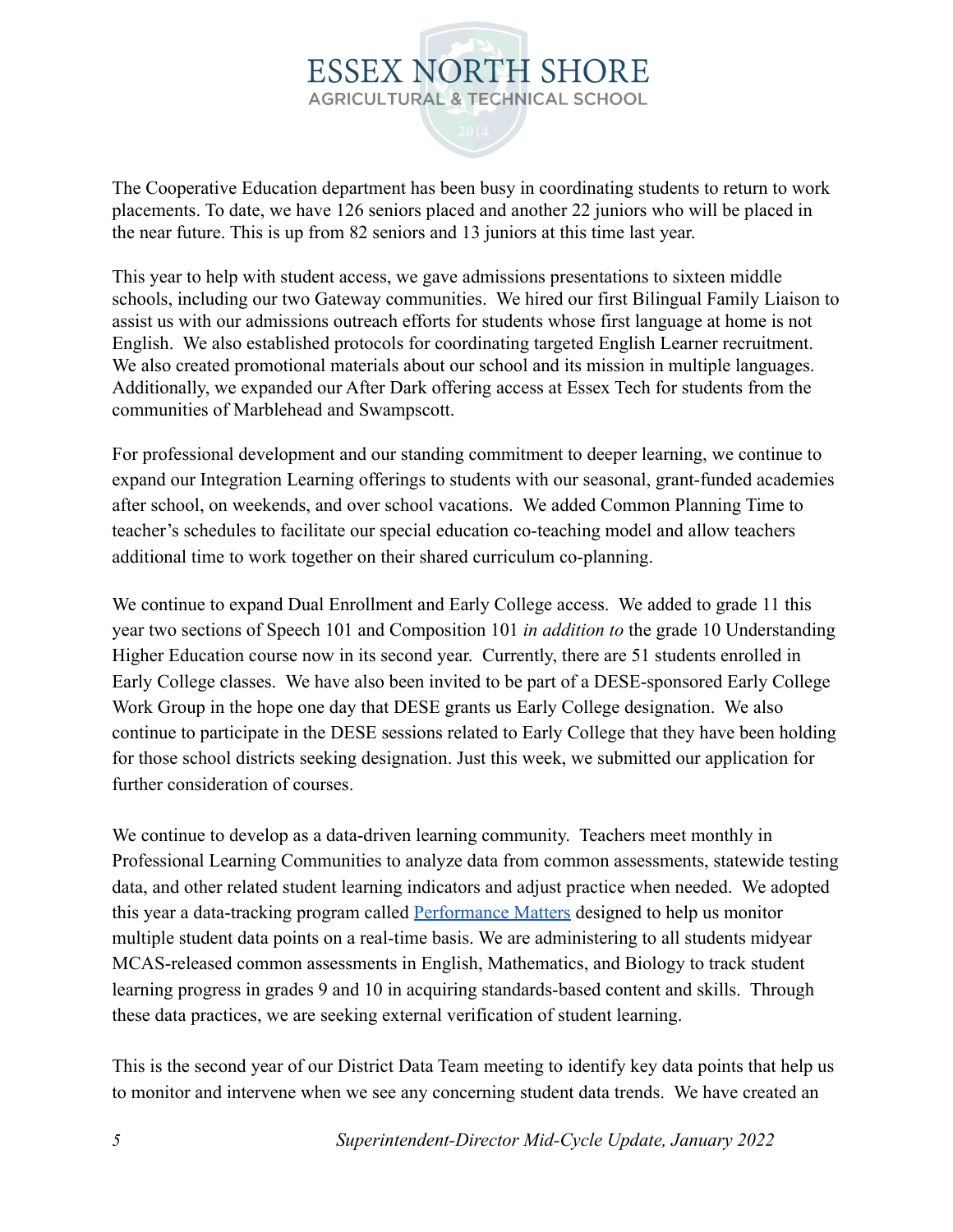Instructional Leadership Team (ILT) who work with the District Data Team to analyze data and identify students needing further support to be successful at ENSATS. The ILT will continue to meet throughout the remainder of the school year. In addition, our Professional Learning Action Team has met and begun long-range planning over a three-year period based on data trends and teacher needs. This team is content and cluster based.

In an effort to build capacity, we have several teachers working toward acquiring their administrator licenses. Two staff members completed the MAVA Leadership I program in November and two more staff members started the Leadership I program in January. We also have one teacher who is completing an administrative license through a CAGS program at Salem State University. These programs were funded through the Perkins grant and our tuition reimbursement.

#### **Grant Funding to Date**

Essex North Shore continues to be successful in acquiring competitive grant funding to support the District and offset budgetary demands. As a result, the District has received just over two million dollars (\$2,081,441) in competitive grant funding including a [\\$340,000 in a private](https://docs.google.com/document/d/1zrMXMHQte7dxzHqlo_wJW_dl5mz4pfEkXxI40l7Fa5I/edit?usp=sharing) [donation](https://docs.google.com/document/d/1zrMXMHQte7dxzHqlo_wJW_dl5mz4pfEkXxI40l7Fa5I/edit?usp=sharing) that directly supports eight CTE program areas and cameras for our buses.

Entitlement grants, in some cases, were on the rise with COVID relief funds increasing the overall totals. To date, the District has received \$2,271,129 in funds that will support academic learning gaps, special education services, CTE program areas, and new HVAC systems in Alumni and Gallant Halls respectively.

#### **Competitive Awarded:**

We were awarded the following competitive grants: Massachusetts Life Sciences – Biotechnology - \$110,000 CTE Partnership Planning - \$15,000 CTI Start-up Retroactive - \$40,000 CTI Round 2 Grant - \$300,000 CTI Round 3 Grant - \$360,000 CTE Partnership Implementation - \$295,050 GE/NS Workforce Development Fund of the ECCF Advanced Manufacturing - \$138,320 Skills Capital Grant – Construction - \$121,000 Skills Capital Grant – Year Two-Advanced Manufacturing - \$536,796 Integrating Social and Emotional Learning into Academic Learning - \$10,000 After School and Out of School Time Quality Enhancement Summer 2021- \$28,000 After School and Out of School Time Quality Enhancement School Year - \$15,900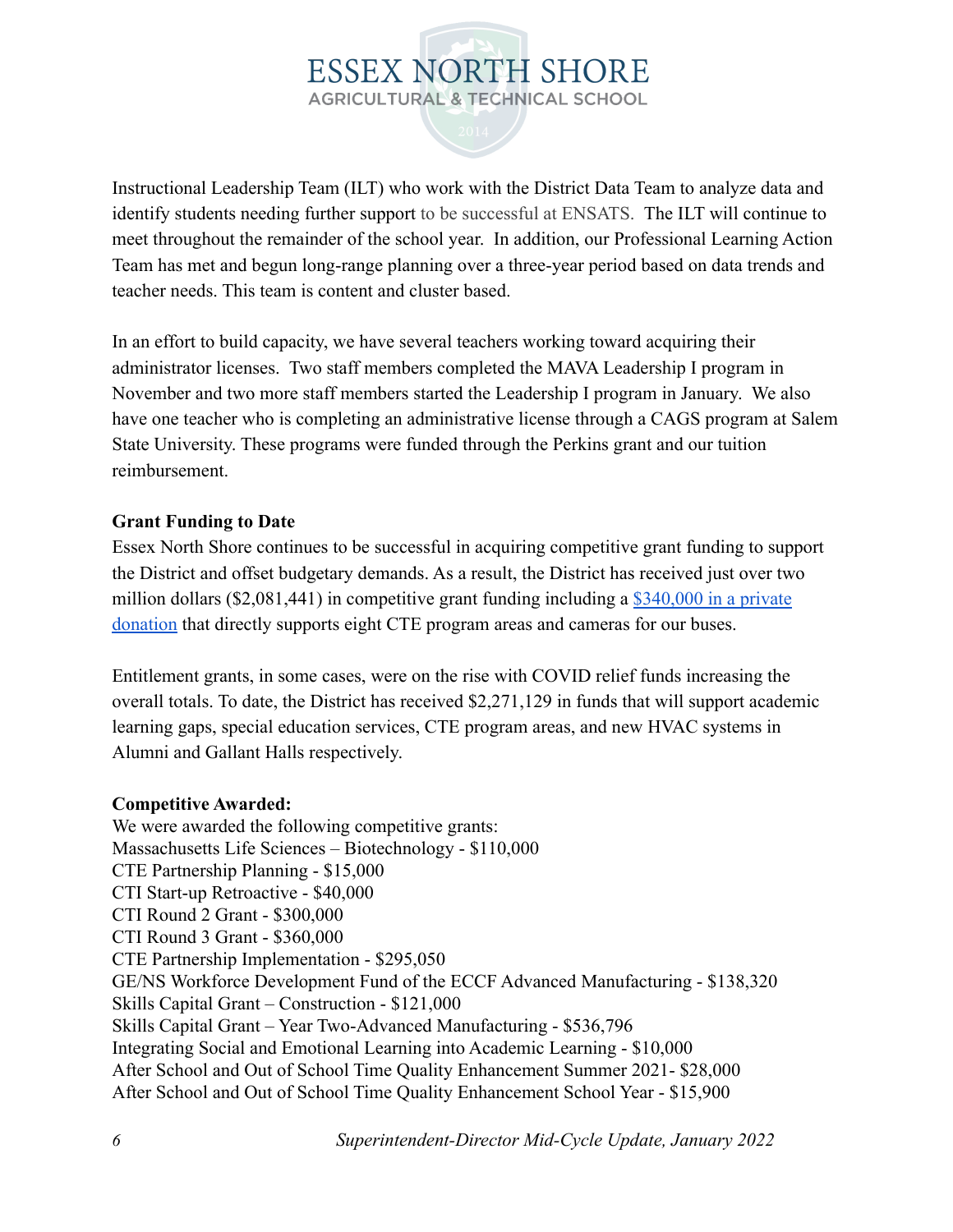After School and Out of School Time Quality Enhancement Summer 2022 - \$29,100 Cummings Foundation - Year 3 - \$33,000 CVTE Equitable Access Round 1 - \$84,000 CVTE Equitable Access Round 2 - \$40,000 CVTE Student Support Impact and Recovery - \$50,500 F1rstJobs - \$24,742 Essex County Learning Community - \$12,500 USDA Farm to School - \$50,000 Summer Acceleration Academics - \$17,533 Laborers Local 22 - \$90,000

#### **Entitlement Awarded:**

Essex North Shore received the following entitlement grants: Title I - \$159,486 Title IIA - \$29,626 Title IVA – \$11,257 Perkins - \$353,502 IDEA - \$409,735 American Rescue Plan: Individuals with Disabilities Education Act - \$85,162 ESSER III - \$1,222,361

#### **Focus on an Inclusive Learning Community**

My third and final goal is to continue to work with the broader Essex North Shore learning **community** to promote the mission of our school community related to cultural proficiency and inclusive practices that reflect understanding of and respect for staff, students, and families' home languages, culture, and values.

Our next 5-Year Strategic planning process is underway this school year. We are completing our stakeholder feedback sessions by next week and will then meet with the 5-Year Strategic Planning Committee on January 25th to begin the process of crafting our next plan that will be presented to the District Committee for your review and approval in May.

We continue to offer our services and presence to our community partners. These include:

- Our carpentry students rebuilding the City of Salem [Gazebo Roof;](https://www.salemnews.com/news/gazebo-a-labor-of-love-for-carpentry-students/article_5b232a18-53ad-11ec-9756-efb061542298.html)
- Attending the [Catherine Larkin Memorial Dedication](https://www.salemnews.com/gallery/slideshow-salem-veterans-council-hosts-a-veterans-day-service-dedicate-new-monument-to-u-s/collection_bd6c1d5c-4326-11ec-a7ac-bb05bc7399c5.html#20) Ceremony on Veterans Day in Salem to honor our distinguished alumnus, Lt. Catherine Larkin;
- Sending our carpentry and electrical students to work at the **Peabody Police Department**;
- Running new electrical lines to the Town of Topsfield Gazebo;
- Updating electrical work at the Patton Homestead in Hamilton; and
- Electrical work at Lynch Park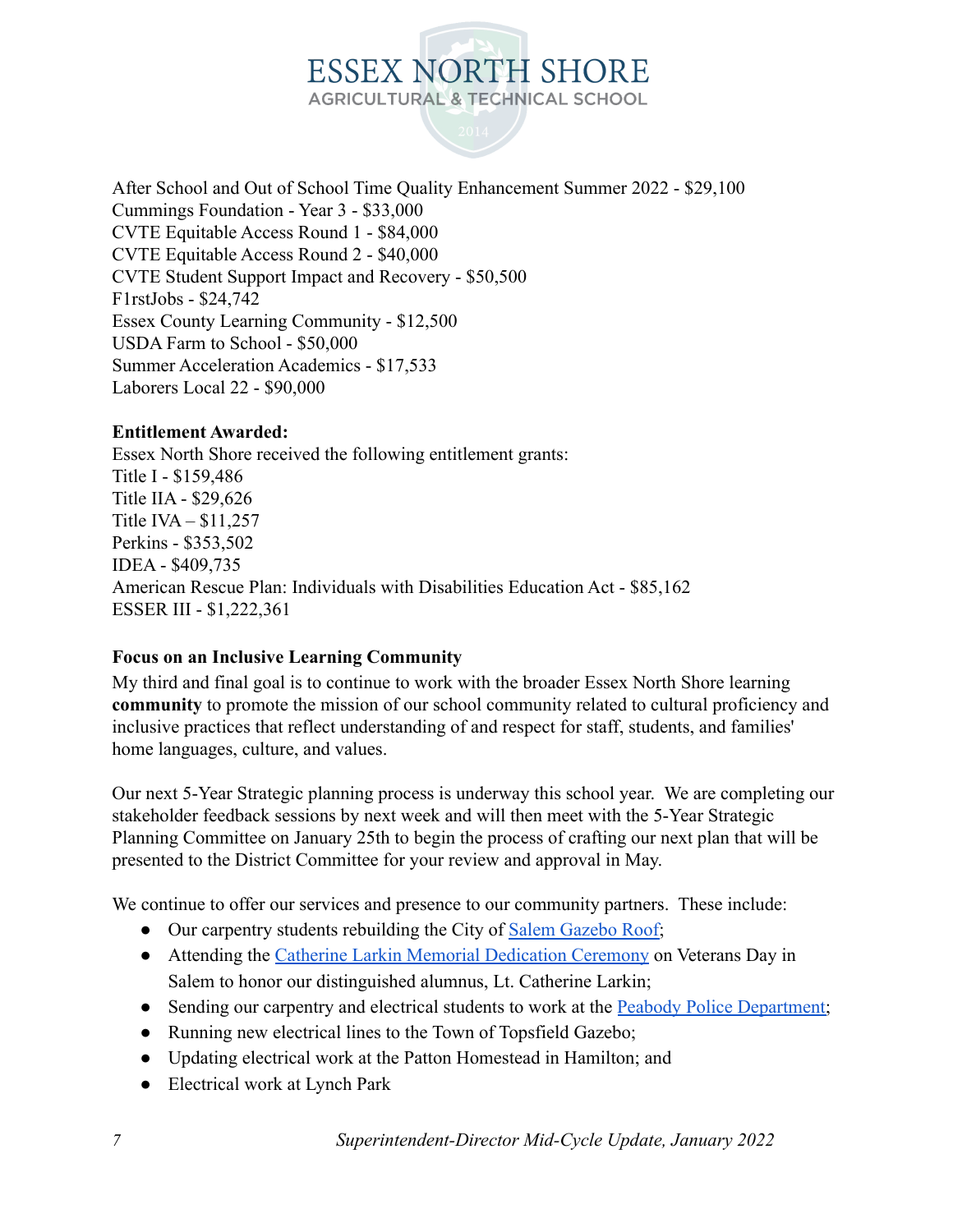- Numerous Chamber of Commerce events
- Eagle Scout ceremony for students who earned the prestigious rank
- We hosted the first ever [Chefs of the North Shore](https://jgpr.net/2021/08/13/media-advisory-rsvp-required-essex-tech-to-host-chefs-of-the-north-shore-pro-chef-competition/) competition

We are pleased to partner with [Brunt Workwear,](https://bruntworkwear.com/) a local affordable work wear company, after being connected though Bill Butts, who is a member of our Program Advisory Committee. Brunt is dedicated to making a social impact and has donated 280 work boots to date. We also look forward to starting a paid internship program.

We continue to engage our community partners by offering a training center for the Essex County Sheriff's Department and by offering North Shore Community College a lease to use CTE space for both their Cosmetology programs respectively. Under the direction of Bonnie Carr, our parking is full every evening and weekends with adult education students who take advantage of our workforce development programming.

Through an application process, I was selected to participate in the first [Associated General](https://www.agcmass.org/) [Contractors of Massachusetts](https://www.agcmass.org/) (AGC) externship in August. This weeklong intensive program provided insight in the commercial side of the construction industry. Making connections with business and industry is key. Through this internship, the District was able to build a relationship with the organization and local commercial contractors like Columbia Construction. We look forward to deepening our connections to broaden our instruction to the commercial side of the industry.

We have conducted several tours and lunch with elected officials. This fall, we hosted visitors from Beverly, Gloucester, Manchester-by-the-Sea, Marblehead, Peabody, Rockport and Salem. Prior to this report, we visited 10 out of our 17 communities, including Danvers, Essex, Gloucester, Lynnfield, Manchester-by-the-Sea, Marblehead, Middleton, Peabody, Salem, and Swampscott to review our enrollment and offer our assistance in town/city projects.

We were pleased to bring back our ENSATS Retiree Luncheon this fall and the North Shore Superintendents Roundtable Holiday Luncheon in December. We also hosted in October the Massachusetts Partnership for Youth's Conference to Focus on Building Supportive Communities to Address Mental Health and Substance Abuse Amid Pandemic.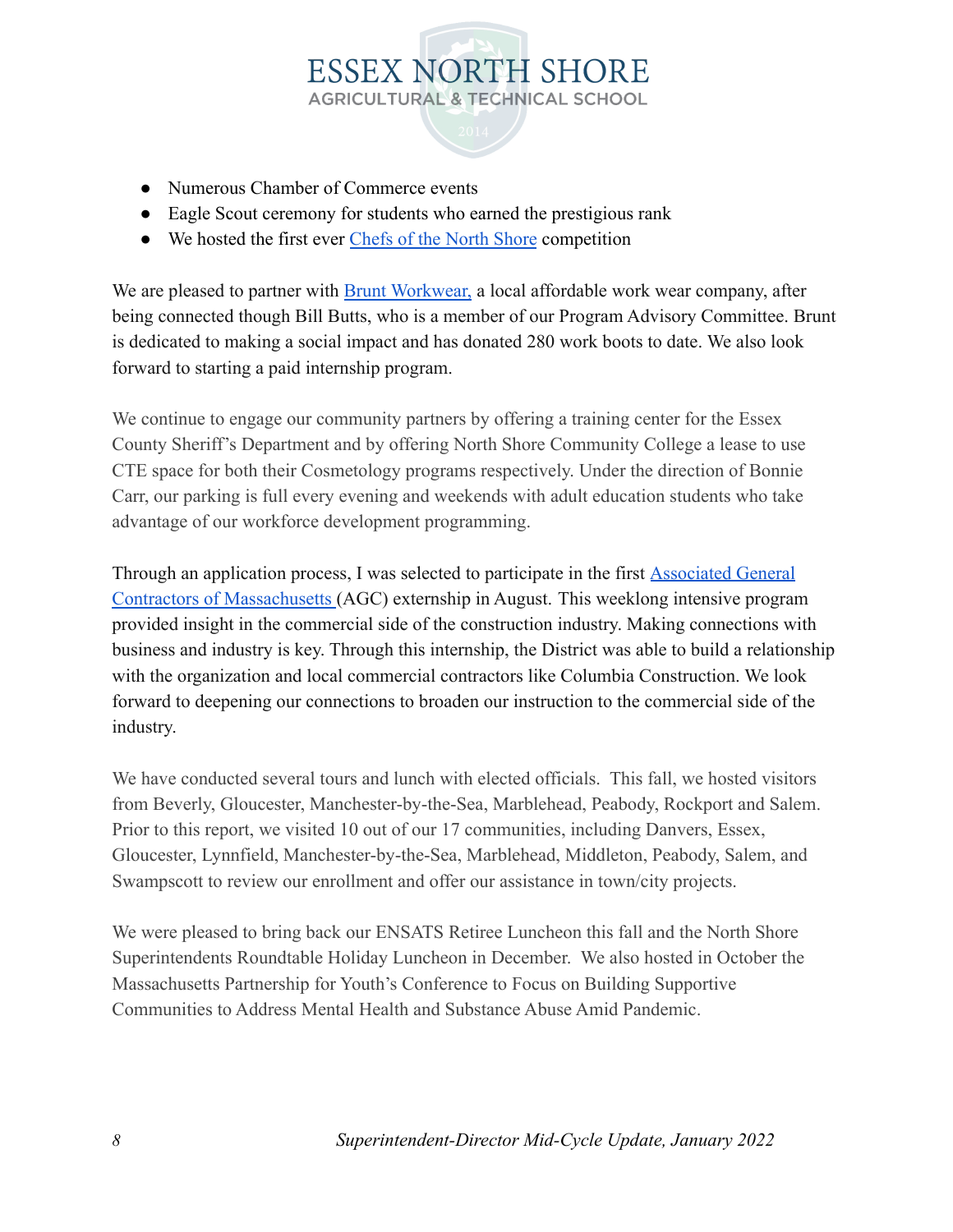#### **Other Updates**

#### *Safety and Security*

The District added or upgraded the following to promote safety and security:

- We employed a third security officer to oversee parking lots and other areas of the building.
- We redesigned parking permits to include the lot assigned to the student, which creates a streamlined way to identify improper parking.
- We added several speed bumps along our roadways to decrease speed and increase safety for our drivers.
- We replaced the main lobby camera with a cloud-based, high-resolution product that is integrated through an app.
- We expanded key card access to two additional doors in Gallant Hall to increase ease of entry to staff members and increase security accountability.
- We hired a receptionist to allow entry into the building when appropriate and screen all guests using our LobbyGuard system.
- We have also ordered an electrical vehicle for use by our security staff to increase the number of rounds that can be completed and to aid in transporting students across campus when needed.

Prior to starting the school year, we met with the newly-appointed Danvers Chief of Police and Fire Chief to discuss safety operations of the school. We also conducted our first ALICE training and drill for the year with the aid of School Resource Office Chase and the Danvers Police Department. The school crisis and emergency response team continues to meet biweekly to debrief events and plan future training and drills.

#### *Technology Department*

Our Technology Department implemented Performance Matters, an online test and data analytics platform that is compatible with Schoology, our Learning Management System. Data from Performance Matters will give us greater real-time access to student performance across multiple measures. In addition, we completed the transition to Zoom Phone, which included replacing over 300 phones across the campus.

#### *Facilities, Farm, & Grounds Department*

Our Facilities, Farm, & Grounds Department completed a number of projects during the summer to prepare for all students and staff to return to in-school learning, expansion efforts, and overall maintenance of existing buildings and our campus. Here is a list of expansion projects: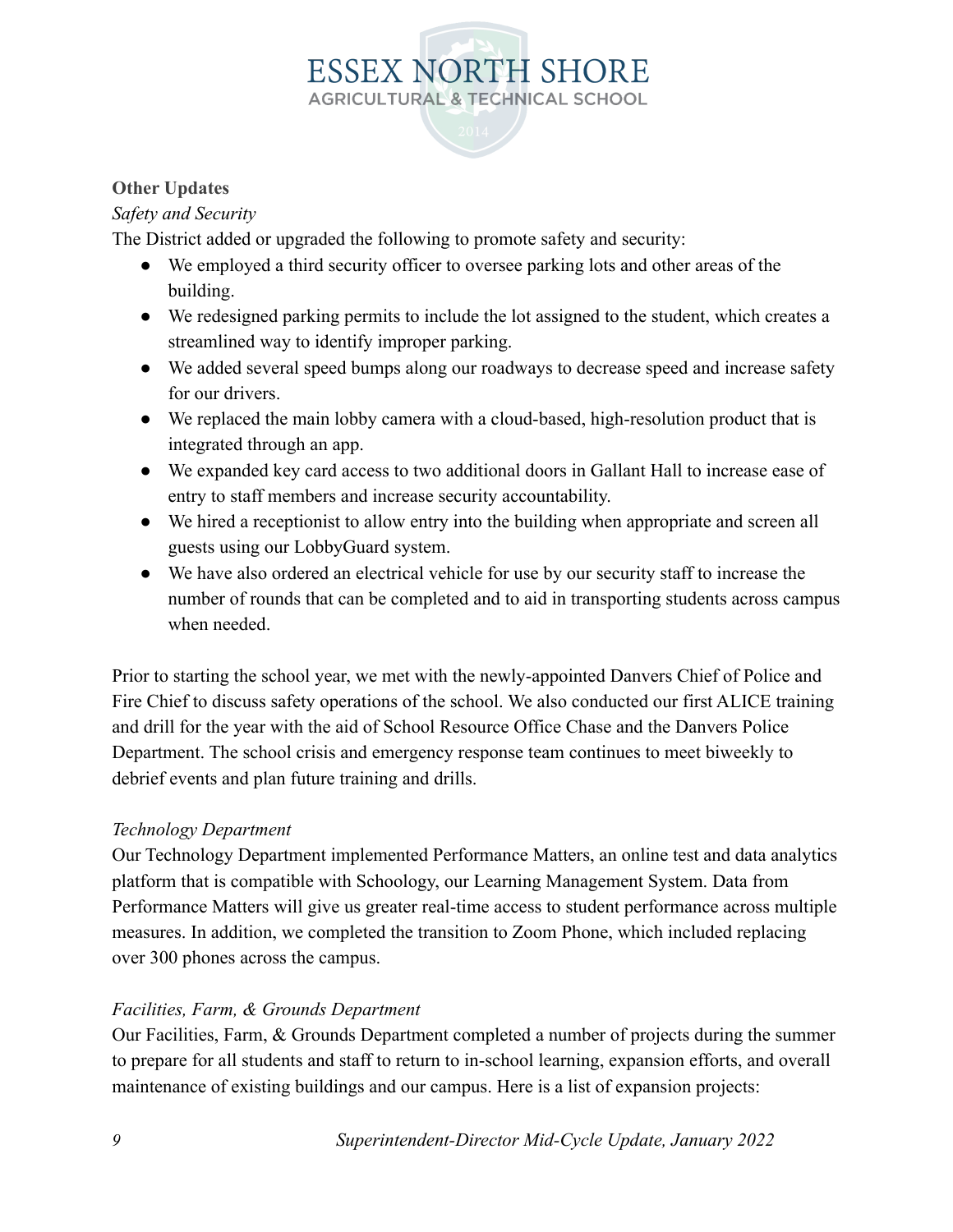#### • Smith Hall Renovation

The work continued throughout the summer in preparation for our school reopening. The balcony was opened in Assembly Hall by Carpentry students and the finishing touches will be completed by February 2022. Assembly Hall received a fresh coat of paint, buffed hardwood flooring, new stage curtains and sound barriers, and room darkening shades. Stairwells also received new stair treads to increase safety and improve the aesthetic. The Coordinated Family and Community Engagement of the North Shore relocated from Gallant Hall to newly renovated space in the lower level of Smith Hall.

#### ● Gallant Hall

Gallant Hall received critical infrastructure upgrades, including the recent installation of a Fire Alarm system. Additionally our Companion Animal Program relocated to two newly renovated classrooms that are closer to their training facilities and are shared with our partner, [Company 2 Heroes](https://company2heroes.org/), a non-profit service dog training program for Veterans. The classroom upgrades included abating the asbestos flooring and replacing it with an epoxy resin, painting the walls, replacement of the ceiling grid and tiles, and installing LED lighting. The existing bathroom received plumbing and aesthetic upgrades and significant progress has been made on adding an additional bathroom to the building; including the rough-in plumbing, pouring of the foundation, framing, and roofing has just started.

• Campus Paving Project

Large sections of the campus received a newly-paved parking lot or roadway. The Smith Hall and Gallant Hall driveway was extended to allow for two-way traffic and additional parking spaces. The Manning Avenue parking lot was freshly paved as well as expanded to accommodate additional parking spaces for a number of our school buses and athletic spectators. The back road of our South Campus was also paved.

● Alumni Gymnasium

Over the summer, Alumni Gymnasium was emptied of items that were temporarily stored there during the 2020-2021 school year due to the COVID-19 pandemic. This massive undertaking was done in collaboration with student workers. With the gymnasium now open, it received a fresh coat of paint on the walls and ceiling and is now being utilized by several athletics programs such as Cheerleading, Boys Basketball and Wrestling. In addition, youth cheerleading also resumed their use of the space. We continue to renovate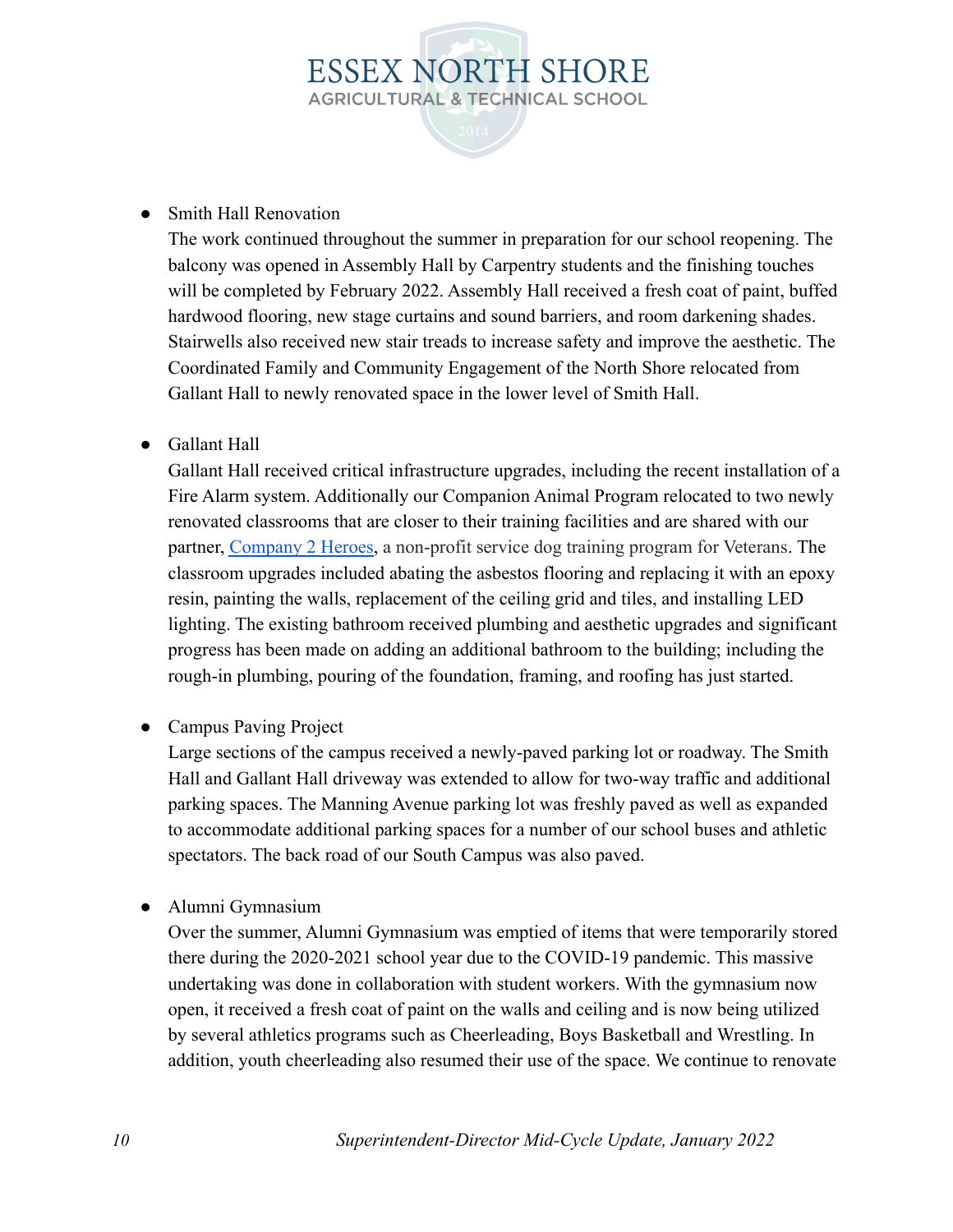the guest bathrooms and what were previously used as locker rooms to create usable space for the Drama Club.

**ESSEX NORTH SHORE AGRICULTURAL & TECHNICAL SCHOOL** 

● Classroom Painting

Over twenty classrooms and CTE program spaces in the main building received a fresh coat of paint including colors that are more soothing to the eye.

• Dust Collection System

The installation of a new Dust Collection System in the Carpentry program began in November and is scheduled to be completed by the end of January. This was a recommendation of the Program Advisory Committee in years past.

● Transportation Mobile Office

The Transportation Department was relocated to a mobile office suite. This dedicated space is situated in a location close to the bus unit parking lot. Previously, the buses were parked in a lot that is located near residential homes and complaints from neighbors were the norm.

● Eatery at Essex

The "Eatery at Essex" has been rebranded at the old bakery area in order to create a new welcoming space for staff. The Bistro will now be the location for all outside guests to eat or purchase items to go. We are sure this change will allow for our staff to fully utilize their lunch time in a cafe setting.

• Cosmetology

Over the summer, Cosmetology received a major upgrade to their space to ensure the space was up-to-date with industry standards and accommodate a larger class size. The redesign includes a new space for spa treatments and a better-utilized layout for underclassmen.

● Media Center

We were also pleased to modernize our Library/Media Center by replacing the carpet floors with a durable laminate, refresh the walls with new paint, and utilize donated furnishings throughout the space from our partner, The Furniture Trust.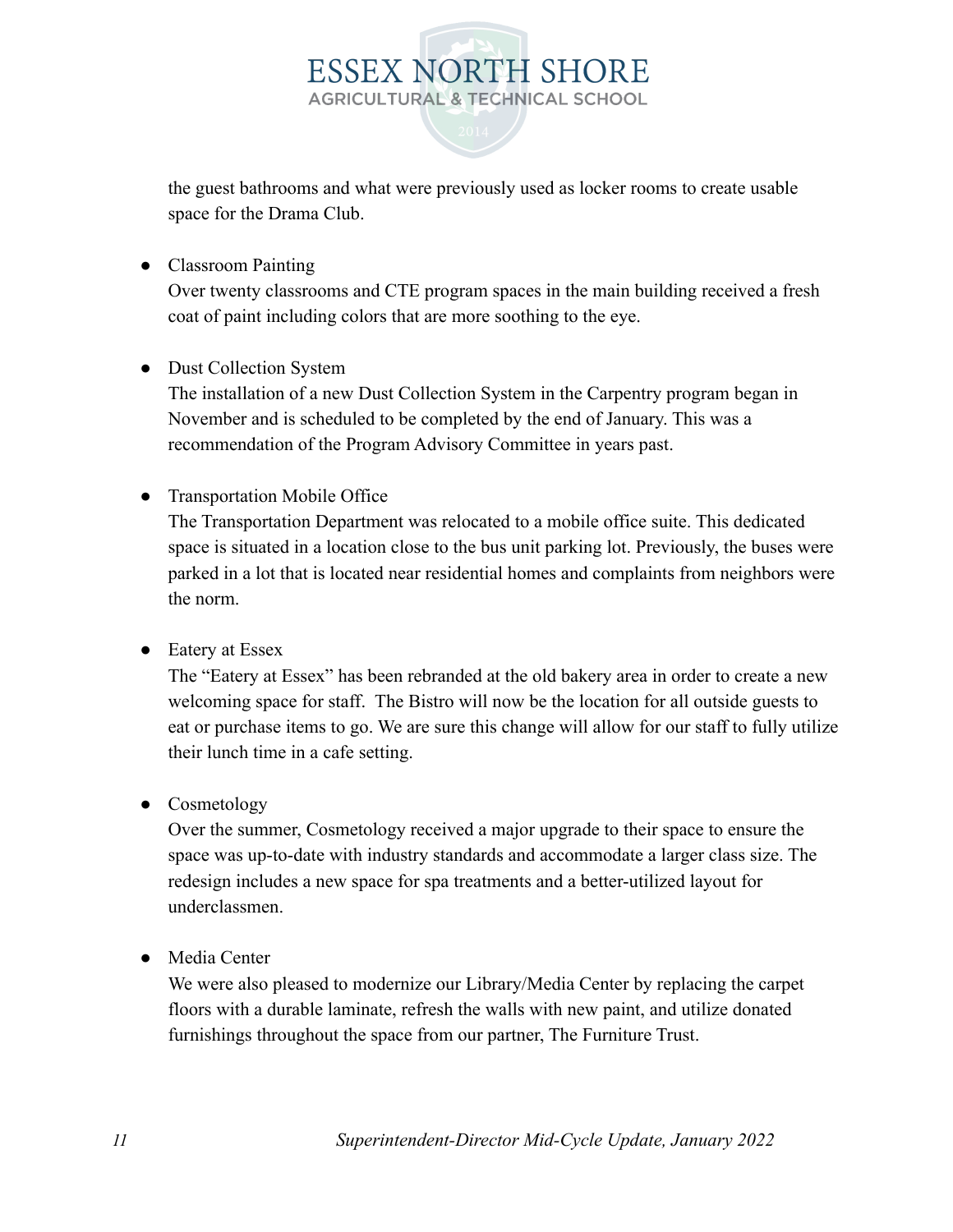

● Larkin Cottage Update

There are two updates on the [Larkin Memorial Cottage](https://docs.google.com/document/d/1Ea5a4f0_Mr7aHpcmIw0ZWOPpPWNwhJCC2m8gghRdjis/edit?usp=sharing) Project. Since the beginning of the school year, we have done what work we can on the project. Our students are getting real-world experience in dealing with supply-chain delays that have limited our progress on this important work.

#### **Recognitions and Representations**

Our National Student Organizations (NSO), DECA, SkillsUSA, and FFA have started the school year with strong participation. We are pleased to share that we have two FFA State Officers, Emily Eberhardt - State President and Eva Scollo - State Vice President. Our FFA students represented the state at the MAVA Fall Membership meeting alongside the other state NSOs. Three of our graduates earned their American Degree: Kristen Kish, Andrea Morin, Brian Curley.

We announced last month that Essex Tech Senior, Beck Hermann, has been nominated as a U.S. Presidential Scholar in Career and Technical Education. Beck was nominated by DESE Commissioner Jeffrey Riley with finalists for the award invited to attend the annual breakfast hosted by the U.S. Department of Education and winners announced in April.

Essex North Shore was recently named a Distinguished School by the National Association of ESEA (Elementary and Secondary Education Act) State Program Administrators. This recognition is given to 100 schools and highlights the work done by federally-funded schools in making significant improvements for students. Specifically, we were recognized for our work to support high need students.

We were pleased to begin bringing our student activities back to a sense of normality by attending live events locally, state-wide, and nationally, including the FFA National Convention, SkillsUSA State Leadership, and the DECA district competition.

I am also proud to represent ENSATS and the greater North Shore as a whole by serving on the following boards: MAVA, the North Shore Chamber of Commerce, the Massachusetts Partnership for Youth, SkillsUSA, and MassHire.